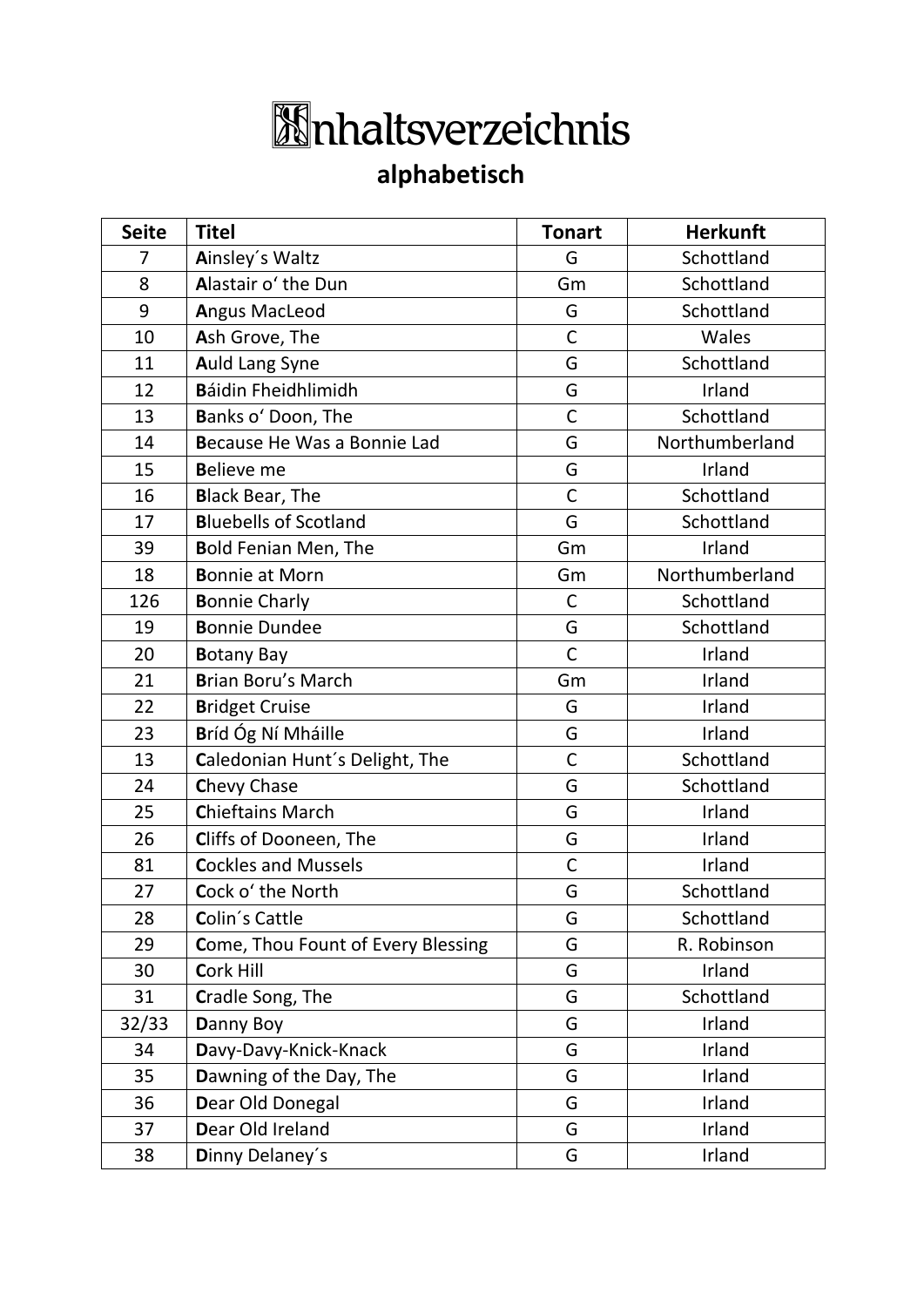| 39    | Down by the Glenside         | Gm           | Irland         |
|-------|------------------------------|--------------|----------------|
| 40    | Down by the Sally Gardens    | G            | Irland         |
| 41    | Duke of Atholl's Reel, The   | G            | Schottland     |
| 63    | <b>Drums and Guns</b>        | Gm           | Irland         |
| 42    | Eagle's Whistle 1, The       | G            | Irland         |
| 43    | Eagle's Whistle 2, The       | G            | Irland         |
| 44    | <b>Éamonn an Chnoic</b>      | G            | Irland         |
| 93    | Egan's Polka                 | $\mathsf C$  | Irland         |
| 45    | Fairy Dance, The             | $\mathsf C$  | Schottland     |
| 46    | <b>Fare Well</b>             | G            | Northumberland |
| 47    | <b>Farewell Darling</b>      | $\mathsf{C}$ | Schottland     |
| 48    | <b>Farewell to Camraw</b>    | G            | Schottland     |
| 49    | <b>Farewell to Liverpool</b> | G            | Schottland     |
| 50    | <b>Farewell to Tarwathie</b> | $\mathsf{C}$ | Schottland     |
| 99    | Feenharfe                    | Sage         | Irland         |
| 51    | <b>Flower of Scotland</b>    | $\mathsf{C}$ | Schottland     |
| 52    | Follow me up to Carlow       | Gm           | Irland         |
| 53    | Four Marys, The              | G            | Schottland     |
| 54    | Gad Chuimneachadh            | G            | Schottland     |
| 55    | Garryowen                    | G            | Irland         |
| 56    | Going Home 1                 | G            | Schottland     |
| 57    | Going Home 2                 | G            | Schottland     |
| 58    | Green Hills of Tyrol, The    | G            | Schottland     |
| 59    | Hector, the Hero             | G            | Schottland     |
| 25    | <b>Herr und Diener</b>       | Sage         | Irland         |
| 60    | <b>Highland Laddie</b>       | G            | Northumberland |
| 61    | High Road to Linton, The     | G            | Schottland     |
| 81    | In Dublin's Fair City        | $\mathsf C$  | Irland         |
| 37    | Ireland, Boys, Hurrah!       | G            | Irland         |
| 62    | <b>Jock Stuart</b>           | G            | Irland         |
| 63    | Johnny I Hardly Knew Ye      | Gm           | Irland         |
| 64    | Johnny Scobie                | G            | Schottland     |
| 93    | <b>Kerry Polka</b>           | $\mathsf{C}$ | Irland         |
| 65    | Kesh, The                    | G            | Irland         |
| 66    | <b>Kilworth Hills</b>        | G            | Schottland     |
| 67    | Land of my Youth             | $\mathsf C$  | Schottland     |
| 68    | Land o'the Leal              | $\mathsf{C}$ | Schottland     |
| 69    | Little Red Fox, The          | G            | Irland         |
| 70    | Loch Lomond                  | G            | Schottland     |
| 71    | Loch Tay Boat Song           | G            | Schottland     |
| 32/33 | Londonderry Air, A           | G            | Irland         |
| 72    | Lord of the Dance            | G            | Irland         |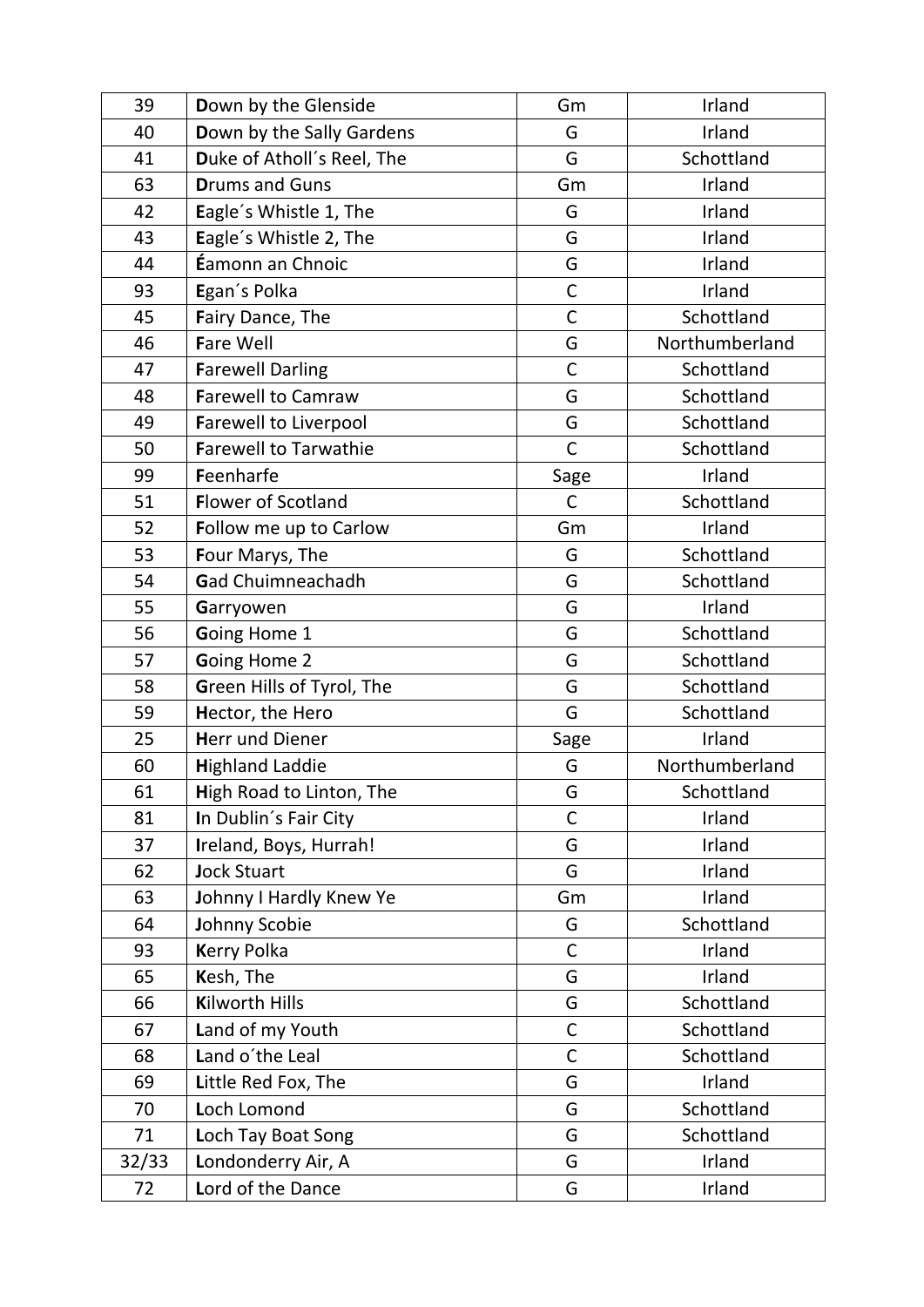| 73    | MacPherson's Lament              | C             | Schottland     |
|-------|----------------------------------|---------------|----------------|
| 40    | Maids of Mourne Shore, The       | G             | Irland         |
| 74    | March of the King of Laois       | G             | Irland         |
| 75    | Meeting of the Waters, The       | $\mathsf C$   | Irland         |
| 76    | Mermaid's Song, The              | G             | Schottland     |
| 77    | Merry Boys of Greenland          | $\mathsf C$   | Shetland       |
| 78    | <b>Mingulay Boat Song</b>        | $\mathsf{C}$  | Schottland     |
| 79    | Minstrel Boy, The                | G             | Irland         |
| 80    | Molly Bán                        | $\mathsf C$   | Irland         |
| 81    | <b>Molly Malone</b>              | $\mathsf{C}$  | Irland         |
| 82    | Morag of Dunvegan                | G             | Schottland     |
| 83    | My Last Farewell to Stirling     | G             | Schottland     |
| 84    | Nae Luck Aboot the Hoose 1       | G             | Schottland     |
| 85    | Nae Luck Aboot the Hoose 2       | G             | Schottland     |
| 86    | Nation Once Again, A             | $\mathsf{C}$  | Irland         |
| 44    | Ned of the Hill                  | G             | Irland         |
| 87    | Never Wed an Old Man             | $\mathsf{C}$  | Schottland     |
| 88    | Northern Lights of Old Aberdeen  | G             | Schottland     |
| 76    | Mermaid's Song, The              | G             | Schottland     |
| 38    | Old Hag in the Kiln, The         | G             | Irland         |
| 89    | O' Neill's War March             | Gm            | Irland         |
| 90    | <b>Óró Sé Do Bheatha Abhaile</b> | $\mathsf{Cm}$ | Irland         |
| 91    | O'Sullivan's March               | G             | Irland         |
| 121   | O Waly, Waly                     | $\mathsf{C}$  | Schottland     |
| 92    | Peacock's Tune                   | G             | Northumberland |
| 93    | Peg Ryan's Polka                 | $\mathsf{C}$  | Irland         |
| 94    | Pikeman's March                  | Gm            | Irland         |
| 96/97 | Piper's Cave, The                | G             | Schottland     |
| 95    | Piper's Wedding, The             | $\mathsf C$   | Northumberland |
| 98    | Planxty Irwin                    | $\mathsf{C}$  | Irland         |
| 100   | Pooka Polka, The                 | Dm            | Irland         |
| 101   | <b>Red is the Rose</b>           | $\mathsf C$   | Irland         |
| 54    | <b>Remembering You</b>           | G             | Schottland     |
| 108   | Robert the Bruce's March to Ban. | C             | Schottland     |
| 102   | <b>Robin Adair</b>               | $\mathsf C$   | Irland         |
| 103   | <b>Roman Wall</b>                | G             | Northumberland |
| 104   | Rose of Allendale, The           | G             | Schottland     |
| 105   | Rowan Tree, The                  | G             | Schottland     |
| 106   | <b>Sally Brown</b>               | G             | Schottland     |
| 107   | <b>Scotland the Brave</b>        | G             | Schottland     |
| 108   | <b>Scots Wha Hae</b>             | $\mathsf C$   | Schottland     |